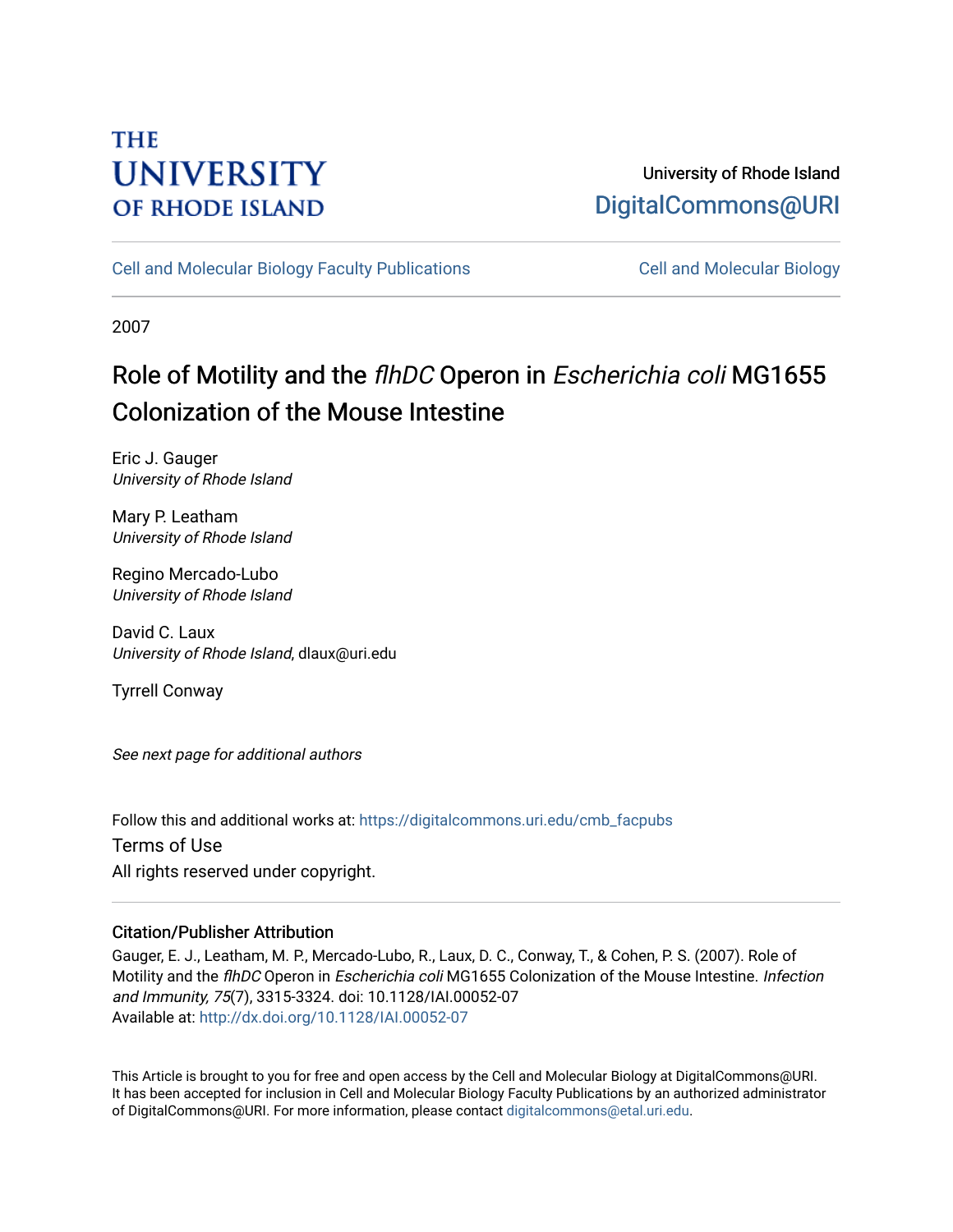### Authors

Eric J. Gauger, Mary P. Leatham, Regino Mercado-Lubo, David C. Laux, Tyrrell Conway, and Paul S. Cohen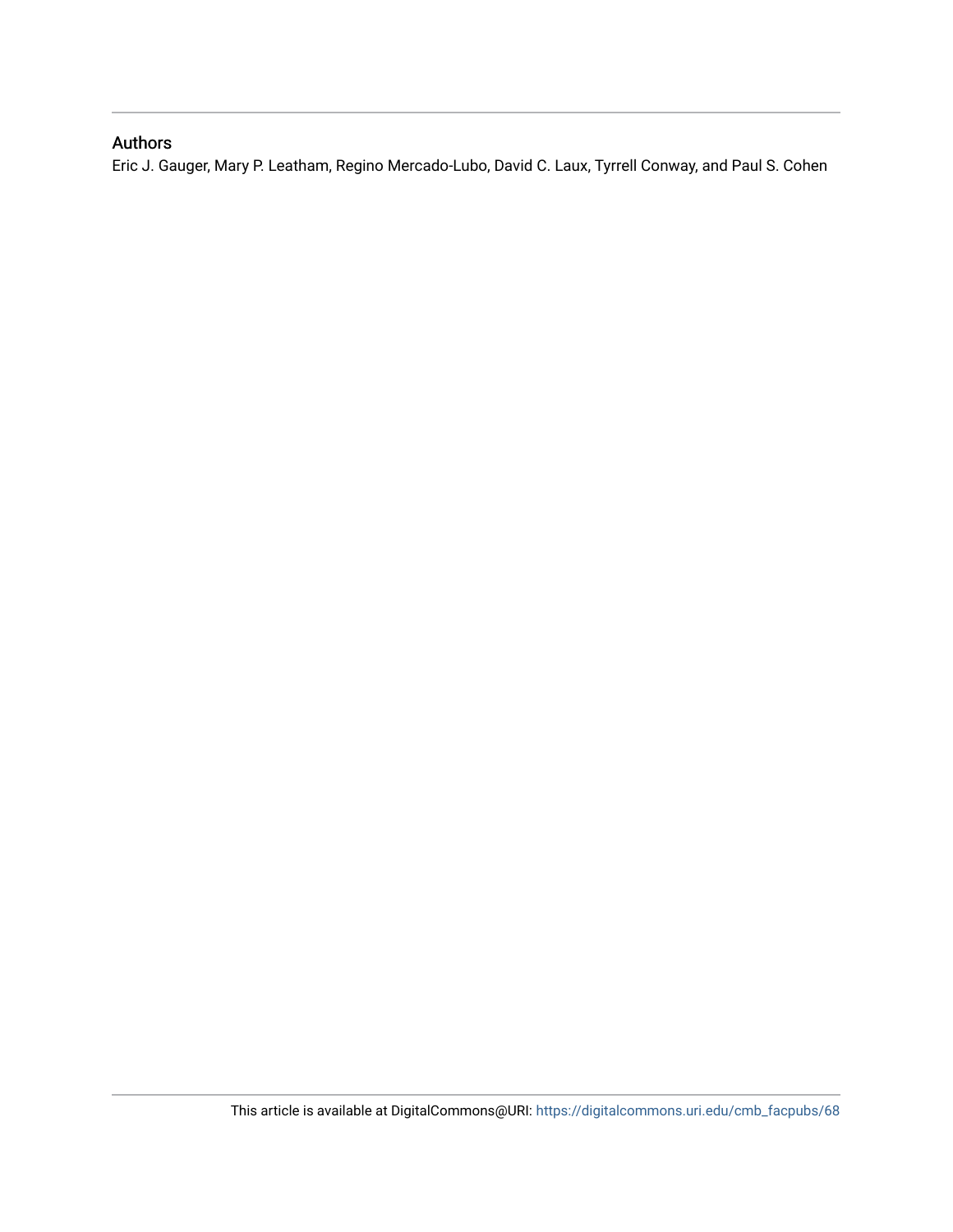## Role of Motility and the *flhDC* Operon in *Escherichia coli* MG1655 Colonization of the Mouse Intestine<sup> $\nabla$ </sup>

Eric J. Gauger,<sup>1</sup>† Mary P. Leatham,<sup>1</sup> Regino Mercado-Lubo,<sup>1</sup> David C. Laux,<sup>1</sup> Tyrrell Conway,<sup>2</sup> and Paul S. Cohen<sup>1\*</sup>

*Department of Cell and Molecular Biology, University of Rhode Island, Kingston, Rhode Island 02881,*<sup>1</sup> *and Department of Botany and Microbiology, University of Oklahoma, Norman, Oklahoma 73019*<sup>2</sup>

Received 10 January 2007/Returned for modification 4 March 2007/Accepted 10 April 2007

**Previously, we reported that the mouse intestine selected mutants of** *Escherichia coli* **MG1655 that have improved colonizing ability (M. P. Leatham et al., Infect. Immun. 73:8039–8049, 2005). These mutants grew 10 to 20% faster than their parent in mouse cecal mucus in vitro and 15 to 30% faster on several sugars found in the mouse intestine. The mutants were nonmotile and had deletions of various lengths beginning immediately downstream of an IS***1* **element located within the regulatory region of the** *flhDC* **operon, which encodes the master regulator of flagellum biosynthesis, FlhD<sub>4</sub>C<sub>2</sub>. Here we show that during intestinal colonization by wild-type** *E. coli* **strain MG1655, 45 to 50% of the cells became nonmotile by day 3 after feeding of the strain to mice and between 80 and 90% of the cells were nonmotile by day 15 after feeding. Ten nonmotile mutants isolated from mice were sequenced, and all were found to have** *flhDC* **deletions of various lengths. Despite this strong selection, 10 to 20% of the** *E. coli* **MG1655 cells remained motile over a 15-day period, suggesting that there is an as-yet-undefined intestinal niche in which motility is an advantage. The deletions appear to be selected in the intestine for two reasons. First, genes unrelated to motility that are normally either directly or indirectly repressed by FlhD4C2 but can contribute to maximum colonizing ability are released from repression. Second, energy normally used to synthesize flagella and turn the flagellar motor is redirected to growth.**

Intestinal colonization is defined as the indefinite persistence of a bacterial population in the intestine of an animal in stable numbers without repeated introduction of the bacterium into the animal. Commensal *Escherichia coli* strains colonize the mouse intestine by growing in the intestinal mucus layer which covers the epithelium (18, 24, 25, 28, 38, 39, 43). The intestinal mucus layer is constantly being synthesized, degraded by indigenous bacteria, and sloughed into feces (15, 27). Colonization requires bacteria to penetrate the mucus layer, compete for nutrients with the indigenous flora, and divide at a rate that is at least equal to the washout rate caused by sloughing of the mucus layer into feces (7, 16); however, the role of motility in mucosal colonization is complex and appears to differ in different microorganisms (12).

Motility and chemotaxis in *E. coli* are controlled by a master regulator encoded by *flhD* and *flhC*, which comprise the *flhDC* operon. Together, FlhD and FlhC form the  $FlhD_4C_2$  complex (20, 44), which activates transcription of class II flagellar genes that encode components of the flagellar basal body and export machinery (30). One of the class II flagellar genes, *fliA*, encodes an RNA polymerase sigma factor,  $\sigma^{28}$ , which switches on expression of the class III genes coding for the cell-distal structural components of the flagellum (30). The sequenced *E. coli* MG1655 strain has an IS*1* element in the regulatory region of the *flhDC* promoter (3), which increases the expression of the

*flhDC* operon and makes this strain hypermotile compared to the isogenic strain in which this element is missing (2).

Recently, we showed that the mouse intestine selects nonmotile *AflhDC* mutants of *E. coli* MG1655 that originate immediately downstream of the IS*1* element (17). These mutants have improved colonizing ability and grow 10 to 20% faster than their parent in mouse cecal mucus in vitro and 15 to 30% faster on a variety of sugars as sole carbon and energy sources in vitro (17). *E. coli* MG1655 *flhDC* operon deletion mutants might utilize carbon sources better than their parent as a result of release of repression of genes normally regulated by the  $FlhD_4C_2$  regulatory complex (e.g., the complex is known to repress *gltA* [citrate synthase], *sdhCDAB* [succinate dehydrogenase], *mdh* [malate dehydrogenase], and *mglBAC* [galactose transport] [31, 32]) or as a result of increased energy that is available for other cellular processes in the absence of hyperflagellum synthesis and rotation. In the present study, these possibilities were examined.

#### **MATERIALS AND METHODS**

**Bacterial strains.** *E. coli* MG1655 Str<sup>r</sup> is a spontaneous streptomycin-resistant mutant of the sequenced wild-type *E. coli* MG1655 strain (CGSC 7740) (24). It has an IS*1* element in the *flhDC* promoter (3). *E. coli* MG1655 Str<sup>r</sup> Nal<sup>r</sup> is a spontaneous nalidixic acid-resistant mutant of *E. coli* MG1655 Str<sup>r</sup> (24). It is referred to below as *E. coli* MG1655 (+IS*1*) (hypermotile, hyper-*flhDC* expression). Its *flhDC* locus is illustrated in Fig. 1. *E. coli* MG1655 (CGSC 6300) was obtained from the *E. coli* Genetic Stock Center and is a wild-type strain that lacks the IS<sub>1</sub> element in the *flhDC* promoter. *E. coli* MG1655 (-IS<sub>1</sub>) Str<sup>r</sup> Nal<sup>r</sup>, constructed as described below, is isogenic with MG1655 Str<sup>r</sup> except that it is nalidixic acid resistant and contains the *flhDC* promoter region of MG1655 (CGSC 6300). Because this strain is missing the IS*1* element in the *flhDC* promoter, it is less motile than  $E$ . *coli* MG1655 ( $+$ IS*1*) (Fig. 2); it is referred to below as *E. coli* MG1655 (-IS*1*) (normally motile, normal *flhDC* expression). Its *flhDC* locus is illustrated in Fig. 1. *E. coli* MG1655 Str<sup>r</sup> AflhD::*cam* has a 546-bp

<sup>\*</sup> Corresponding author. Mailing address: Department of Cell and Molecular Biology, University of Rhode Island, Kingston, RI 02881. Phone: (401) 874-5920. Fax: (401) 874-2202. E-mail: pco1697u @postoffice.uri.edu.

<sup>†</sup> Present address: Intervet Inc., P.O. Box 318, Millsboro, DE 19966.

 $\nabla$  Published ahead of print on 16 April 2007.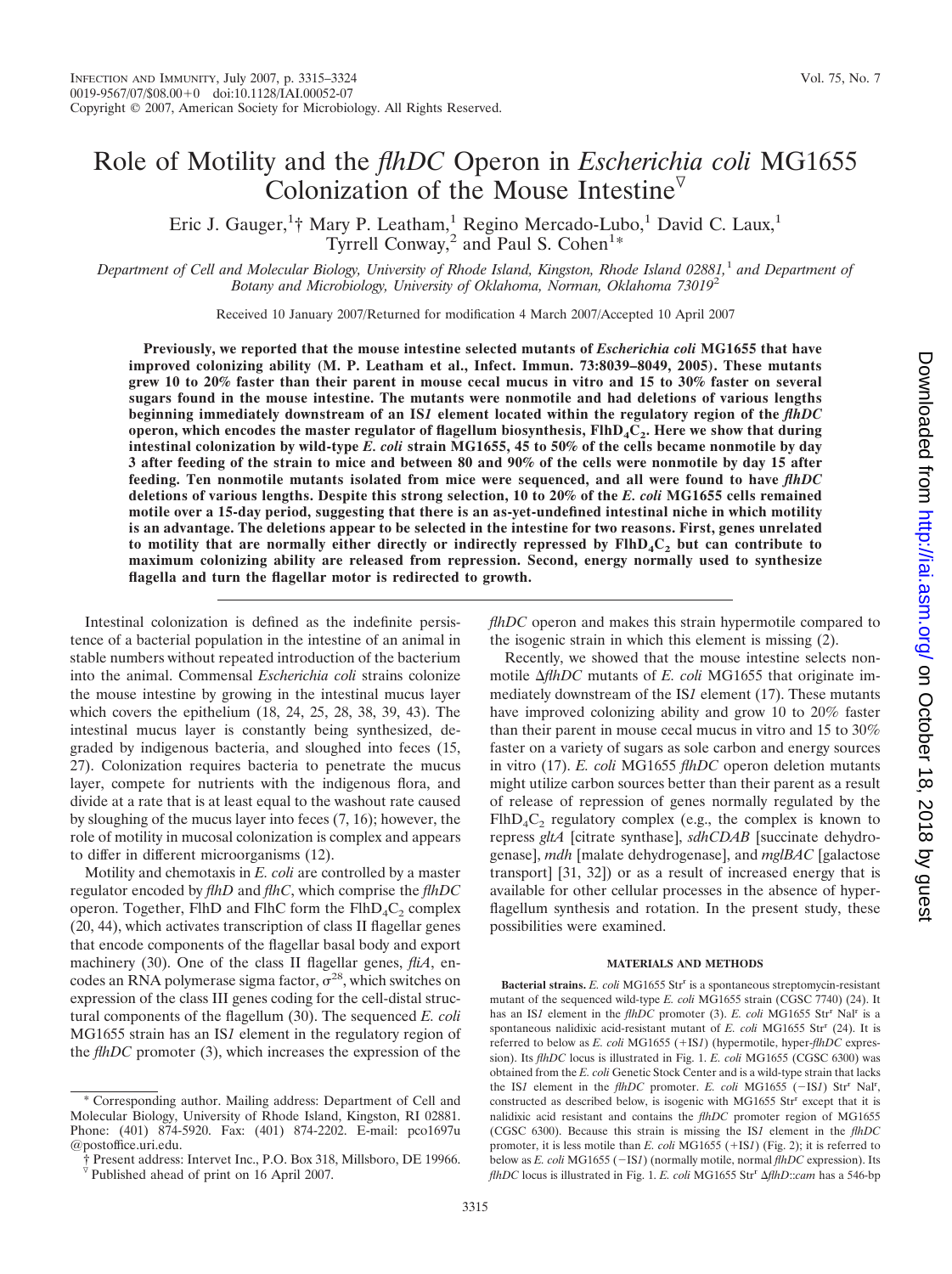

deletion beginning immediately downstream of IS*I* in the regulatory region of *flhD* and continuing into *flhD*. The deletion inactivates the entire *flhDC* operon (17). *E. coli* MG1655 Str<sup>r</sup> *flhD*::*cam* is streptomycin and chloramphenicol resistant and is referred to below as  $E$ . *coli* MG1655 (+IS*1*)  $\Delta f$ *hD* (nonmotile, no *flhDC* expression). Its *flhDC* locus is illustrated in Fig. 1. *E. coli* MG1655 Str<sup>r</sup> *motAB fliC*::*cam* was constructed from *E. coli* MG1655 Str<sup>r</sup> and has the IS*1* element in the *flhDC* promoter. It is both streptomycin and chloramphenicol resistant, has a 1,711-bp deletion encompassing the *motA* and *motB* genes which inactivates the flagellar motor, and has a 583-bp deletion in *fliC*, preventing flagellin synthesis. It is referred to below as *E. coli* MG1655 (+IS*1*)  $\Delta$ motAB *AfliC* (nonmotile, hyper-*flhDC* expression) and was constructed as described below. Its *flhDC*, *motAB*, and *fliC* loci are illustrated in Fig. 1. *E. coli* MG1655 Str<sup>r</sup>  $\Delta$ edd::*kan*, referred to below as *E. coli* MG1655  $\Delta$ edd, was constructed from *E. coli* MG1655 Str<sup>r</sup> (17). It grows poorly using gluconate as a sole carbon and energy source compared to the wild type (17), lacks 6-phosphogluconate dehydratase, and is both streptomycin and kanamycin resistant. *E. coli* MG1655 Str<sup>r</sup> *Δedd\*::kan*, referred to below as *E. coli* MG1655 *Δedd\**, was isolated from the feces of a mouse 20 days after feeding of MG1655 Str<sup>r</sup>  $\Delta edd::kan$  (17). It has a 2,384-bp deletion beginning immediately downstream of IS*1* in the regulatory region of *flhD* and continuing through *flhD*, *flhC*, and *motA* and into *motB* (17). *E. coli* MG1655 Δedd\* grows better than *E. coli* MG1655 Δedd on gluconate and on a number of other sugars and is a better mouse intestine colonizer than *E. coli* MG1655 Δedd (17).



FIG. 2. Spread of *E. coli* MG1655 (+IS*1*) and *E. coli* MG1655  $(-IS1)$  on Luria motility agar after 8 h at 37 $^{\circ}$ C.

**Media and growth conditions.** Luria broth (LB) was made as described by Revel (34). Luria agar is LB containing 12 g of Bacto agar (Difco) per liter. MacConkey agar (Difco) was prepared according to the manufacturer's instructions. M9 minimal medium (23) was supplemented with NaCl to bring the total NaCl concentration to 200 mM and with either reagent grade glycerol (0.4%, wt/wt) or a mixture of L-arabinose, L-fucose, D-galactose, D-gluconate, *N*-acetyl-D-glucosamine, D-glucuronate, D-maltose, D-mannose, D-melibiose, and D-ribose, each at a concentration of 0.005% (wt/wt). Inocula were prepared as follows. Overnight cultures grown in LB were started from single colonies picked from Luria agar plates. The LB cultures were washed twice in M9 minimal medium (containing  $200 \text{ mM NaCl}$  and no carbon source), and  $10-\mu l$  portions of the washed cultures were transferred to M9 minimal glycerol medium (containing 200 mM NaCl) and incubated overnight. The next morning, the cultures were washed twice as described above and were diluted to an  $A_{600}$  of 0.05 into fresh 20-ml aliquots of M9 minimal medium (containing 200 mM NaCl) containing the 10-sugar mixture. Cultures were incubated at 37°C with shaking in 125-ml tissue culture bottles. Growth was monitored spectrophotometrically at  $A_{600}$  using a Pharmacia Biotech Ultrospec 2000 UV/visible spectrophotometer.

**Construction of** *E. coli* **MG1655 (IS***1***).** Primers used to construct deletion mutants were designed based on the MG1655 genome sequence (3). The DNA procedures used have been described previously (24). *E. coli* MG1655 (CGSC 7740) contains an IS*1* element in the promoter of the *flhDC* operon (3). *E. coli* MG1655 Str<sup>r</sup> AflhD::*cam* has a 546-bp deletion originating immediately downstream of IS*1* in the *flhD* promoter and extending into *flhD* (Fig. 1). *E. coli* MG1655 (CGSC 6300) is missing the IS*1* element in the *flhDC* promoter (2). Using the system of Datsenko and Wanner (8), the region 121 bp upstream of the IS*1* element in CGSC 7740 and the 546-bp deletion in *flhD* were replaced with the wild-type sequence of *E. coli* MG1655 (CGSC 6300), which lacks the IS*1* element, as follows. The primers used were: forward primer, 5-CCTGTTTCA TTTTTGCTTGCTAGC-3; and reverse primer, 5-GGAATGTTGCGCCTCA CCG-3. For isolation of the desired transformant, since MG1655 (CGSG 6300) is motile and *E. coli* MG1655 Str<sup>r</sup>  $\Delta f h D::cam$  is nonmotile, 2-µl aliquots of the transformation mixture were spotted onto Luria motility agar plates (see below), which were then incubated at 37°C overnight. The next day, motile colonies were observed emanating from the site of each spot. Several colonies were picked and tested for sensitivity to chloramphenicol and ampicillin. One isolate, which was sensitive to both chloramphenicol (replacement of the deleted *flhD* gene with wild-type  $f(hD)$  and ampicillin (loss of pKD46 [8]), was sequenced (see below) and thereby shown to be missing the IS*1* element in the *flhDC* promoter, to have the same *flhDC* promoter sequence as *E. coli* MG1655 (CGSC 6300), and to have the wild-type *flhD* gene. This strain was named *E. coli* MG1655 (-IS*1*) Str<sup>r</sup>. A spontaneous nalidixic acid-resistant mutant was isolated from *E. coli* MG1655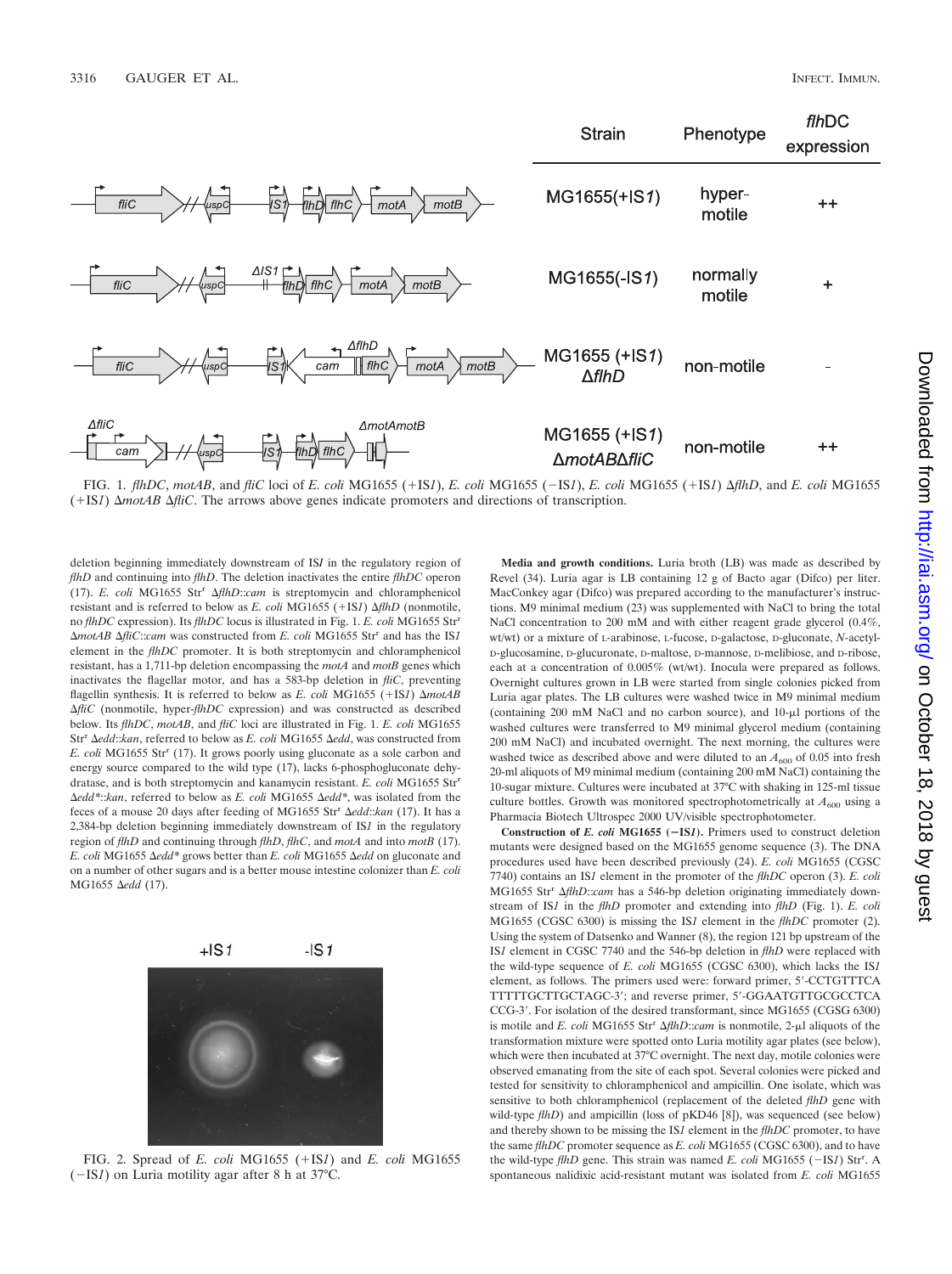$(-ISI)$  Str<sup>r</sup> after 10<sup>8</sup> CFU was plated on Luria agar plates containing nalidixic acid (50  $\mu$ g/ml). This strain was named *E. coli* MG1655 ( $-IS1$ ) Str<sup>r</sup> Nal<sup>r</sup> and is referred to below as  $E.$  *coli* MG1655 ( $-IS1$ ) (Fig. 1).

**Construction of** *E. coli* **MG1655 (**-**IS***1***)** *motAB fliC***.** The *E. coli* MG1655  $(+1S<sub>I</sub>)$   $\Delta$ *motAB* deletion mutant was constructed by allelic exchange as described by Datsenko and Warner (8). A total of 1,711 bp was deleted from *motA* (which encodes the proton conductor component of the flagellum motor) and *motB* (which encodes the protein that enables flagellar motor rotation) beginning immediately downstream of the *motA* GTG start codon and ending 96 bp upstream of the *motB* TGA stop codon. The *motAB* deletion primers (bold type indicates MG1655 DNA, and underlining indicates chloramphenicol resistance cassette DNA) were: primer 1, 5-**TTGTTCTCGGTACAGTTTTCGGCGGTTA** GTGTAGGCTGGAGCTGCTTCG-3; and primer 2, 5-**CCAGGGCGCTTACT** GGCTCATTCTGGCTTTCGGCTATGAATATCCTCCTTAGT-3'. The chloramphenicol resistance cassette was then removed (8). The *E. coli* MG1655  $(+1S<sub>I</sub>)$   $\Delta$ *motAB* mutant was then used to construct the *E. coli* MG1655 (+IS*1*) *motAB fliC* deletion mutant (Fig. 1). A total of 583 bp was deleted from *fliC* (which encodes flagellin) beginning at the ATG start codon and ending 910 bp upstream of the TAA stop codon. The *fliC* deletion primers (bold type indicates MG1655 DNA, and underlining indicates chloramphenicol resistance cassette DNA) were: primer 1, 5-**AAACCCAATACGTAATCAACGACTTGCAATATAG** GATAACGAATCGTGTAGGCTGGAGCTGCTTCG-3', and primer 2, 5'-GGC **TGCTTCCGTAGAAAGGGTAATTCCAGTAAGTTTAATATTGTTT**CATATGA ATATCCTCCTTAGT-3'.

**Sequencing.** DNA sequencing was done at the URI Genomics and Sequencing Center, University of Rhode Island, Kingston, using the CEQ8000 genetic analysis system (Beckman Coulter, Fullerton, CA). A Dye Terminator cycle sequencing Quick Start kit (Beckman Coulter) was used in the sequencing reactions. The primers used to amplify PCR products for sequencing to determine the precise location of the deletion in *motAB* were: forward primer (upstream of *motA*), 5-CATCCTGTCATGGTCAACAGTGG-3; and reverse primer (downstream of *motB*), 5'-CGCTGAAGCCAAAAGTTCCTGC-3'. The same primers were used in the sequencing reactions. The primers used to amplify PCR products for sequencing to determine the precise location of the deletion in *fliC* were: forward primer (upstream of *fliC*), 5'-GGGGTTATCGGTCTGAATTGC-3'; and reverse primer (extension begins 759 bp downstream of the *fliC* coding sequence), 5-AGTCGCCATTGTCACTGTACC-3. These primers were also used in the *fliC* sequencing reactions. The primers used to PCR amplify the *flhDC* promoter region in MG1655  $(-ISI)$  were the primers used above for making the strain. The primer used for sequencing was the forward primer used for PCR amplification (i.e., 5'-CCTGTTTCATTTTTGCTTGCTAGC-3'), which is upstream of IS*1*.

**Motility.** Normally, Luria motility agar is LB containing 3.5 g of Bacto agar per liter. However, for measurement of motility in the presence of various concentrations of NaCl, three colonies of each strain were transferred with toothpicks to motility agar plates containing LB diluted 10-fold with distilled water and each of the NaCl concentrations. The diluted LB was used to better control the NaCl concentration. Motility agar plates were incubated for 5.5 h at 37°C, and then spreading was measured. For testing the motility of fecal isolates from mice, 50 colonies from each mouse on each day of sampling were transferred with toothpicks to motility agar made from LB that had been diluted 10-fold with distilled water but contained no added NaCl. The preparations were incubated overnight at room temperature. Under these conditions, it was possible to distinguish motile colonies from nonmotile colonies on a single plate inoculated with 50 colonies.

**Mouse colonization experiments.** The method used to compare the large intestine-colonizing abilities of *E*. *coli* strains in mice has been described previously (38, 39, 43). Briefly, three male CD-1 mice (5 to 8 weeks old) were given drinking water containing streptomycin sulfate (5 g/liter) for 24 h to eliminate the resident facultative bacteria (22). Following 18 h of starvation without food and water, the mice were fed 1 ml of 20% (wt/vol) sucrose containing LB-grown *E. coli* MG1655 strains, as described in the Results. After ingestion of the bacterial suspension, both the food (Harlan Teklad mouse and rat diet; Harlan Teklad, Madison, WI) and streptomycin-containing water were returned to the mice, and 1 g of feces was collected after 5 and 24 h and on odd-numbered days at the times indicated below. Mice were housed individually in cages without bedding and were placed in clean cages daily. Fecal samples (no older than 24 h) were homogenized in 1% Bacto tryptone, diluted in the same medium, and plated on MacConkey agar plates with appropriate antibiotics. Plates contained streptomycin sulfate (100  $\mu$ g/ml) and nalidixic acid (50  $\mu$ g/ml), streptomycin sulfate (100  $\mu$ g/ml) and kanamycin sulfate (40  $\mu$ g/ml), or streptomycin sulfate (100  $\mu$ g/ml) and chloramphenicol (30  $\mu$ g/ml). Antibiotics were purchased from Sigma-Aldrich (St. Louis, MO). All plates were incubated for 18 to 24 h at 37°C prior to

counting. Each colonization experiment was performed at least twice, and essentially identical results were obtained. Pooled data from at least two independent experiments are presented below.

**Enumeration of** *E. coli* **MG1655 (IS***1***) and** *E. coli* **MG1655 (**-**IS***1***)** *flhD* **in mouse small intestine mucus and cecal mucus.** On day 16 after three mice were fed *E. coli* MG1655  $\Delta$ *edd*<sup>\*</sup>, *E. coli* MG1655 (-IS*1*), and *E. coli* MG1655 (+IS*1*)  $f_A f_A f_B$ , the mice were sacrificed by  $CO_2$  asphyxiation, and their ceca and small intestines, exclusive of the ileum, were removed. Cecal mucus and small intestine mucus from each mouse were scraped into 5 ml of HEPES-Hanks' buffer (pH 7.4) as previously described (6). The numbers of *E. coli* MG1655 ( $-IS1$ ) and *E.*  $\frac{1}{2}$  *coli* MG1655 (+IS*1*)  $\Delta f$ *hD* cells in each sample were determined by dilution and plating on MacConkey agar plates containing streptomycin sulfate  $(100 \mu g/ml)$ and either nalidixic acid (50  $\mu$ g/ml) to enumerate *E. coli* MG1655 (-IS*1*) or chloramphenicol (30 μg/ml) to enumerate *E. coli* MG1655 (+IS*1*) Δ*flhD*. The plates were incubated for 18 to 24 h at 37°C prior to counting. Counts were corrected for the total volume of each sample.

**Statistics.** Where indicated below,  $log_{10}$  means of the numbers of CFU/gram of feces of two strains from six mice were compared by Student's *t* test (*P* values). A  $P$  value of  $>0.1$  was interpreted as indicating no significant difference, and a *P* value of  $< 0.05$  was interpreted as indicating a significant difference.

#### **RESULTS**

*E. coli* **MG1655 (**-**IS***1***) and** *E. coli* **MG1655 (IS***1***).** Two different strains of wild-type *E. coli* MG1655 exist. The first strain, CGSC 7440, which has been sequenced (3), has an IS*1* element in the regulatory region of the *flhDC* operon, hyperexpresses the *flhDC* operon, and is hypermotile compared to the second strain, CGSC 6300, which is missing the element (2). Previously, a streptomycin-resistant, nalidixic acid-resistant mutant of CGSC 7440, which is referred to in this paper as *E. coli* MG1655 (+IS*1*), was used to study colonization of the mouse intestine (17). For the purposes of the present investigation, a strain was constructed that is isogenic to *E. coli*  $MG1655 (+IS1)$  except that it is missing the IS1 element in the regulatory region of the *flhDC* operon (see Materials and Methods). This strain is referred to in this paper as *E. coli* MG1655 ( $-IS1$ ). The *flhDC* locus for each of the strains is illustrated in Fig. 1. As expected,  $E$ . *coli* MG1655 ( $+$ IS*1*) is hypermotile compared to *E. coli* MG1655 ( $-IS1$ ) (Fig. 2).

**Kinetics of appearance of nonmotile** *E. coli* **MG1655 (**-**IS***1***)**  $\Delta f$ *thDC* mutants in the mouse intestine. Previously, we reported that the mouse intestine selected nonmotile mutants of *E. coli* MG1655 (+IS*1*) with deletions beginning immediately downstream of the IS*1* element within the regulatory region of the *flhDC* operon that have improved colonizing ability (17). These mutants grew 10 to 20% faster than their parent in mouse cecal mucus in vitro and 15 to 30% faster on several sugars found in the mouse intestine (17). In the present investigation, experiments were performed to determine the kinetics of appearance of these mutants in vivo.

A total of 6,300 *E. coli* MG1655 (+IS*1*) colonies, plated directly from 42 overnight LB cultures that had each been started from a separate single colony, were tested for motility (150 colonies per culture). All of the colonies were motile. However, when fecal samples from 42 mice fed *E. coli* MG1655  $(+ISI)$  (10<sup>5</sup> CFU/mouse) from these LB cultures were examined for motility, by day 3 after feeding 45 to 50% of the colonies were nonmotile and by day 15 after feeding between 80 and 90% were nonmotile (Fig. 3). Between 1 and 15 days after feeding the total numbers of  $E$ . *coli* MG1655 (+IS*1*) in feces remained relatively constant (Fig. 3). Ten nonmotile colonies (three from one mouse on day 3 after feeding and one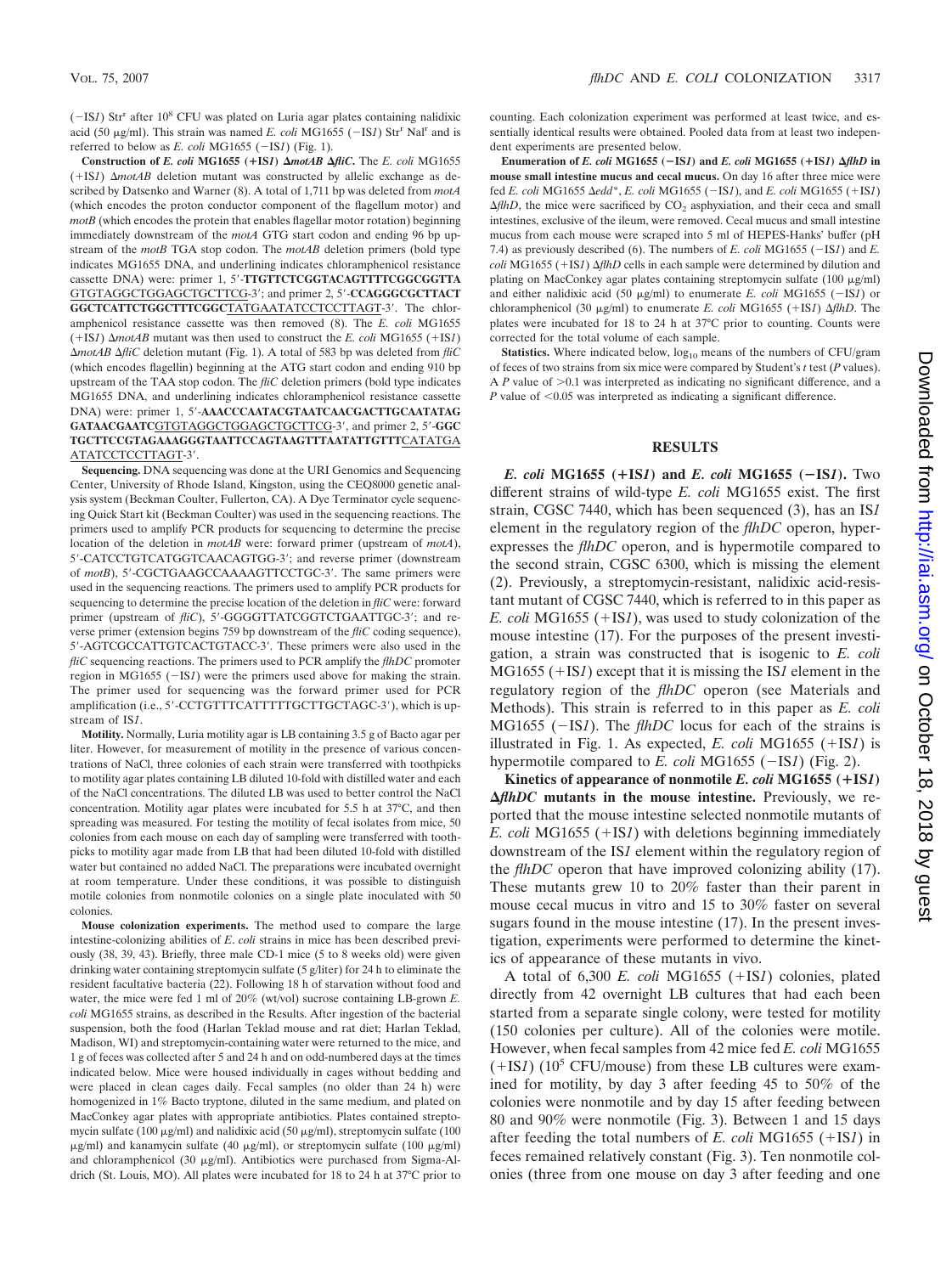

FIG. 3. Kinetics of appearance of nonmotile *E. coli* MG1655  $(+IS1)$  in the mouse intestine. Forty-two mice were fed 10<sup>5</sup> CFU of wild-type  $E.$  *coli* MG1655 (+IS*1*). At the indicated times, 50 colonies isolated from the feces of each mouse were tested for motility  $(\square)$  as described in Materials and Methods; the error bars represent the standard deviations of the means for the percentage of nonmotile *E. coli* MG1655 (+IS*1*). ■, log<sub>10</sub> mean *E. coli* MG1655 (+IS*1*) CFU per gram of feces for 42 mice (the error bars represent the standard errors of the  $log_{10}$  means).

each from seven individual mice on various days after feeding) were examined for deletions in the *flhDC* operon. DNA sequencing revealed that all 10 nonmotile isolates had deletions in the *flhDC* operon beginning at the same base pair immediately downstream of the IS*1* target sequence and ranging in size from 102 to 6,166 bp. However, despite this strong selection for  $\Delta f$ *hDC* mutants, 10 to 20% of the *E. coli* MG1655 colonies remained motile over a 15-day period (Fig. 3), suggesting that there is an as-yet-undefined intestinal niche in which motility is an advantage.

**High osmolarity reduces** *E. coli* **MG1655 (IS***1***) motility but not** *E. coli* **MG1655 (**-**IS***1***) motility.** In *E. coli* K-12, expression of the *flhDC* operon lacking the IS*1* element decreases drastically with increasing osmolarity due to the repressing effect of phosphorylated OmpR binding to the *flhDC* promoter (37). Phosphorylated OmpR is generated under high-osmolarity conditions (9). The NaCl concentration in the human intestine has been reported to be 140 mM (1), which is considerably higher than that in most laboratory media. To determine whether the hypermotile phenotype of *E. coli* MG1655 ( $+$ IS*1*) is affected by NaCl concentrations found in the intestine, the motilities of *E. coli* MG1655 (+IS*1*) (hypermotile, hyper-*flhDC* expression) and *E. coli* MG1655 (-IS*1*) (normally motile, normal *flh*DC expression) were tested with a wide range of NaCl concentrations. *E. coli* MG1655 (+IS*1*) was twofold more motile than *E. coli* MG1655  $(-ISI)$  at the lowest NaCl concentration and about fourfold more motile at the higher concentrations (Fig. 4). Furthermore, the motility of *E. coli* MG1655  $(+ISI)$  did not decrease to a significant extent with increasing NaCl concentrations, whereas the motility of *E. coli* MG1655 (-IS*1*) decreased more than twofold between 100 mM NaCl and 200 mM NaCl such that it was nearly nonmotile. It therefore appears that the presence of the IS*1* element in the regulatory region of the *flhDC* operon not only results in hypermotility but also interferes with the negative regulation of the *flhDC* operon that occurs at higher NaCl concentrations, such as those found in the intestine.

**Growth on a mixture of 10 sugars.**  $E$ . coli MG1655 ( $+$ IS*1*) *flhDC* mutants (nonmotile, no *flhDC* expression), selected in the intestine from the parent *E. coli* MG1655 ( $+$ IS*1*) (hyper-



FIG. 4. Spread of *E. coli* MG1655 (+IS*1*) ( $\bullet$ ) and *E. coli* MG1655 (-IS*1*) ( $\bullet$ ) on motility agar with various concentrations of NaCl. Sets of three colonies of each strain were transferred with toothpicks to motility agar containing the indicated concentrations of NaCl as described in Materials and Methods. Incubation was for 5.5 h at 37°C. The data for each strain are expressed as the percentage of the spread observed in the absence of added NaCl. Each data point was corrected for the diameter of growth of the nonmotile *E. coli* MG1655 (+IS*1*)  $\Delta f h D$  mutant on motility agar ( $1.6 \pm 0.3$  mm). The corrected spread for *E. coli* MG1655 (+IS*1*) without added NaCl was 9.4  $\pm$  2 mm, and that for *E. coli* MG1655  $(-ISI)$  was 4.7  $\pm$  0.3 mm. The error bars represent standard deviations.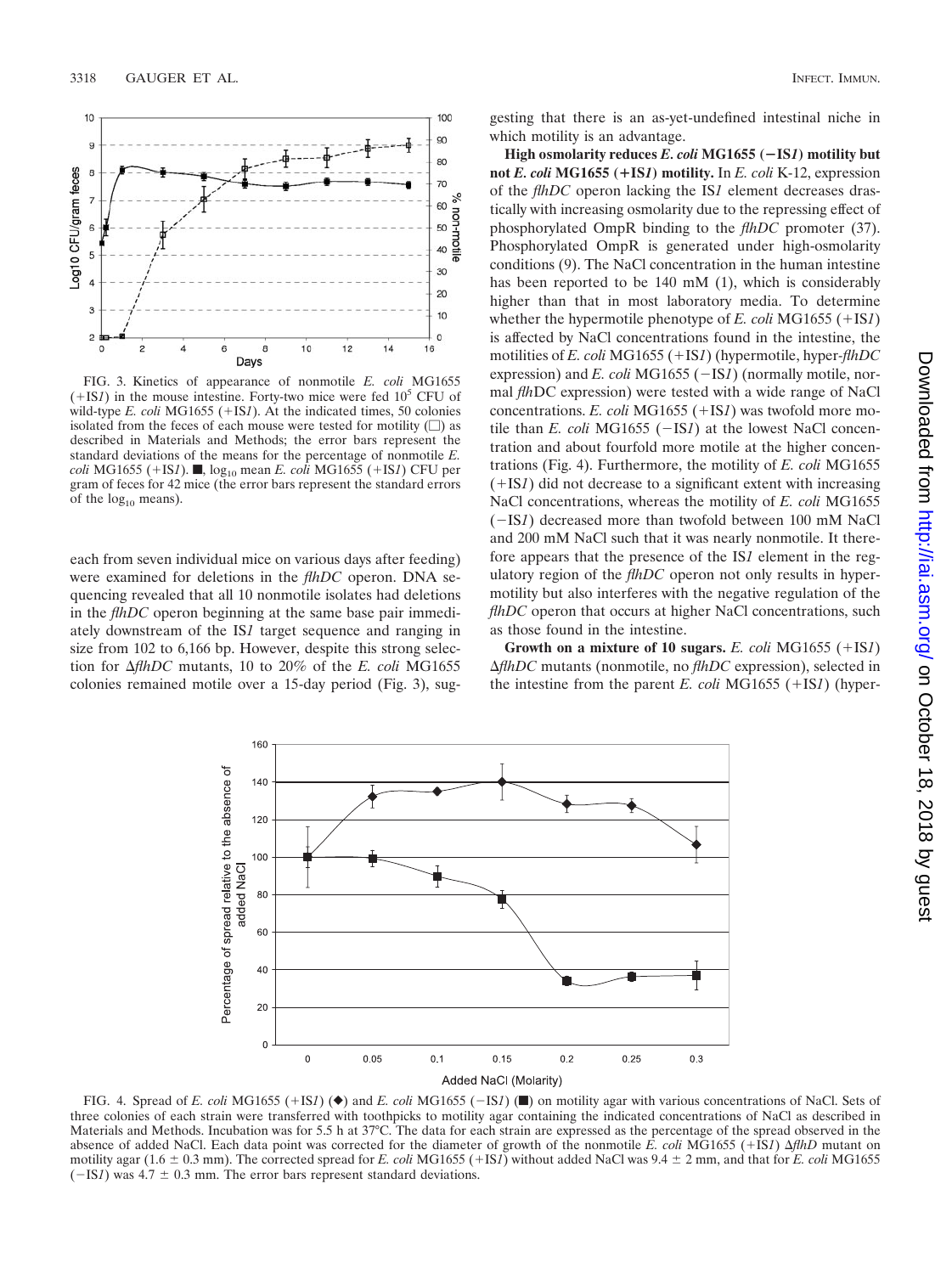

FIG. 5. Growth of *E. coli* MG1655 (+IS*1*) ( $\blacksquare$ ), *E. coli* MG1655  $(-ISI)$  (A), *E. coli* MG1655 (+IS*1*)  $\Delta f$ *h* $D$  (O), and *E. coli* MG1655  $(+ISI)$   $\Delta$ *motAB*  $\Delta$ *fliC* ( $\Box$ ) on a mixture of 10 sugars. Incubation was at 37°C with aeration. The means and standard deviations of the  $A_{600}$ values at the indicated times are presented for three independent cultures of each strain.

motile, hyper*-flhDC* expression), grow 15 to 30% faster than their parent on a number of sugars present in mouse cecal mucus and are better colonizers of the mouse intestine than their parent (17). The same is true of an *E. coli* MG1655  $(HSI)$   $\Delta f$ *hD* mutant (nonmotile, no *flhDC* expression) constructed in the laboratory that contains a 546-bp deletion beginning immediately downstream of IS*I* in the regulatory region of *flhD* and continuing into the *flhD* gene (17). Because the promoter is deleted, the entire *flhDC* operon is inactivated, but since the deletion ends in *flhD*, the strain is referred to as *E. coli* MG1655 (+IS*1*)  $\Delta f$ *hD*. To determine how well *E. coli* MG1655 (-IS*1*) (normally motile, normal *flhDC* expression) grows relative to *E. coli* MG1655 (+IS*1*) (hypermotile, hyper*flhDC* expression) and *E. coli* MG1655 (+IS*1*)  $\Delta f$ *lhD* (nonmotile, no *flhDC* expression), the strains were grown in M9 minimal medium containing 200 mM NaCl to mimic the salt concentration in the intestine and a mixture of 10 sugars (Larabinose, L-fucose, D-galactose, D-gluconate, *N*-acetyl-D-glucosamine, D-glucuronate, maltose, D-mannose, D-melibiose, and D-ribose), each at a concentration of 0.005%. As shown in Fig. 5, *E. coli* MG1655 (+IS*1*)  $\Delta f$ *hD* (nonmotile, no  $f$ *hDC* expression) and *E. coli* MG1655 (-IS*1*) (normally motile, normal *flh*DC expression) grew at the same rate, and both grew faster than *E. coli* MG1655 (+IS*1*) (hypermotile, hyper-flhDC expression). *E. coli* MG1655 (+IS*1*)  $\Delta f$ *hD* (nonmotile, no *flhDC* expression) and *E. coli* MG1655 ( $-IS1$ ) (normally motile, normal *flh*DC expression) both reached a higher final absorbance than *E. coli* MG1655 (+IS*1*) (hypermotile, hyper*flhDC* expression) (Fig. 4). It might be argued that hyperflagellation causes *E. coli* MG1655 ( $+$ IS*1*) to clump more than the other strains, which would lower its absorbance readings; however, when the organisms were viewed microscopically, none of the strains clumped at any time during growth. Therefore, it appeared that either the reduced expression of the *flhDC* operon in the normally motile strain  $E$ , coli MG1655 ( $-ISI$ ) compared to the expression in the hypermotile strain *E. coli*  $MG1655 (+IS1)$  or the reduced amount of energy required for

flagellum synthesis and rotation in the normally motile strain *E. coli* MG1655  $(-ISI)$  compared to the amount required in the hypermotile strain  $E$ . *coli* MG1655 (+IS*1*) was responsible for the higher growth rate and higher growth yield of strain *E.*  $\text{coli}$  MG1655 ( $+$ IS*1*). Indeed, the energy required to synthesize flagella and rotate the motor has been estimated to be about 2% of the total energy that is normally consumed during growth (21). To distinguish between the two possibilities, the growth rate on the mixture of 10 sugars of *E. coli* MG1655  $(HSI)$   $\Delta motAB$  $\Delta fliC$  (nonmotile, hyper-*flhDC* expression), which is unable to synthesize flagellin or rotate the flagellar motor, was also determined in the experiment depicted in Fig. 5. *E. coli* MG1655 (+IS*1*) Δ*motAB* Δ*fliC* (nonmotile, hyper*flhDC* expression) grew as rapidly as *E. coli* MG1655 ( $+$ IS*1*)  $\Delta f$ *hD* (nonmotile, no *flhDC* expression) and *E. coli* ( $-ISI$ ) (normally motile, normal *flhDC* expression) and faster and with a higher final yield than *E. coli* MG1655 (+IS*1*) (hypermotile, hyper*-flhDC* expression). Therefore, the growth data suggest that it is the energy required to hypersynthesize and rotate its flagella rather than hyper*-flhDC* expression that slows the growth of  $E$ . *coli* MG1655 (+IS*1*) compared to the growth of the other three strains in minimal medium containing the 10-sugar mixture.

**Mouse-colonizing abilities of** *E. coli* **MG1655 (**-**IS***1***),** *E. coli* **MG1655 (**-**IS***1***)** *flhD***,** *E. coli* **MG1655 (IS***1***), and** *E. coli* **MG1655 (+IS***1***)** *∆motAB ∆fliC***.** *E. coli* **MG1655** *∆edd* **is de**fective in the Entner-Doudoroff pathway and is motile. *E. coli* MG1655 Δedd<sup>\*</sup> is also defective in the Entner-Doudoroff pathway, was selected by the mouse intestine as being a better colonizer than its *E. coli* MG1655  $\Delta$ *edd* parent, and was found to be nonmotile due to deletion of the entire *flhDC* operon (17). It also grew faster than both its parent and *E. coli*  $MG1655$  ( $+IS1$ ) on a number of sugars found in the mouse intestine (5, 17). When low numbers ( $10^5$  CFU/mouse) were fed to mice, *E. coli* MG1655 (+IS*1*) (hypermotile, hyper-flhDC expression) was eliminated from the mouse intestine by high numbers ( $10^{10}$  CFU/mouse) of *E. coli* MG1655  $\Delta$ *edd*\* (17), but low numbers  $(10^5 \text{ CFU/mouse})$  of *E. coli* MG1655  $(+1\text{S1})$ *ΔflhD* (nonmotile, no *flhDC* expression) grew to high numbers in mice fed high numbers (1010 CFU/mouse) of *E. coli* MG1655  $\Delta edd^*$  (17). These results showed that *E. coli* MG1655 (+IS*1*) Δ*flhD* (nonmotile, no *flhDC* expression) was a better colonizer than  $E$ . *coli* MG1655 (+IS*1*) (hypermotile, hyper*-flhDC* expression) (17). In the present study, using the ability to grow from low numbers to high numbers in the presence of high numbers of *E. coli* MG1655  $\Delta$ *edd*\* in the mouse intestine as a measure of colonizing ability, a series of experiments was conducted to determine whether the increased intestine-colonizing ability of  $E$ . *coli* MG1655 ( $+$ IS*1*) *flhD* (nonmotile, no *flh*DC expression) relative to that of *E. coli* MG1655 (+IS*1*) (hypermotile, hyper-*flhDC* expression) was due solely to the increase in energy available for growth when hypermotility was prevented by the deletion.

Mice were fed high numbers ( $10^{10}$  CFU/mouse) of *E. coli* MG1655  $\Delta$ *edd\** along with low numbers (10<sup>5</sup> CFU/mouse) of the strains to be tested. As observed previously (17), *E. coli*  $MG1655$  (+IS*1*)  $\Delta f$ *hD* (nonmotile, no *flhDC* expression) was a better colonizer than  $E$ . *coli* MG1655 (+IS*1*) (hypermotile, hyper-*flhDC* expression) ( $P > 0.1$  at 5 h after feeding, but  $P <$ 0.001 at both 5 and 7 days after feeding); i.e., *E. coli* MG1655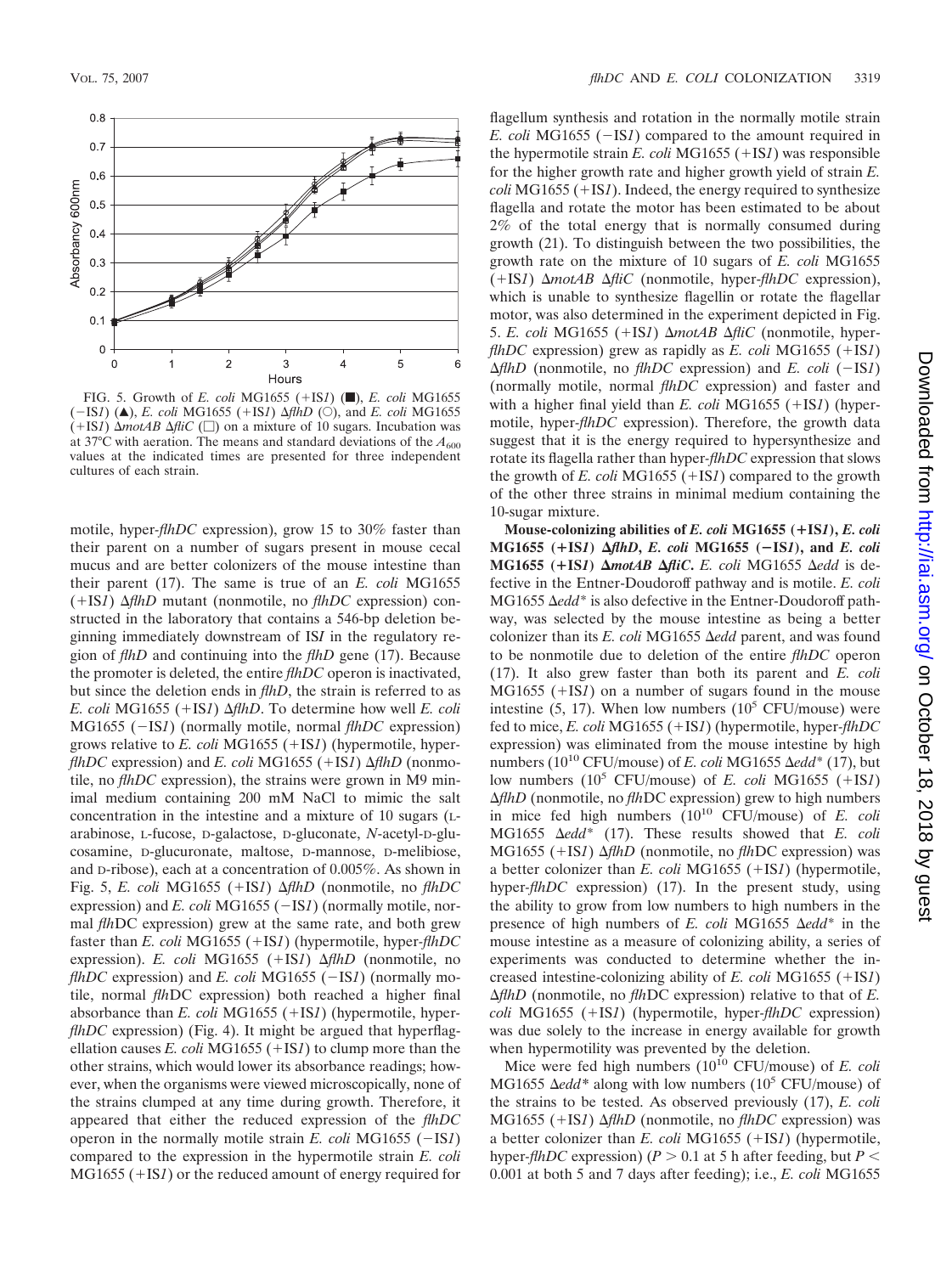

FIG. 6. Colonization of the mouse intestine. (A) Sets of three mice were fed  $10^5$  CFU of *E. coli* MG1655 (+IS*1*) ( $\blacksquare$ ),  $10^5$  CFU of MG1655  $(+1S1)$   $\Delta$ *flhD* ( $\triangle$ ), and 10<sup>10</sup> CFU of *E. coli* MG1655  $\Delta$ *edd*\* ( $\odot$ ). (B) Sets of three mice were fed 10<sup>5</sup> CFU of *E. coli* MG1655 (-1S1) (...), 10<sup>5</sup> CFU of MG1655 (+IS*1*)  $\Delta f$ *hD* ( $\Delta$ ), and 10<sup>10</sup> CFU of *E. coli* MG1655  $\Delta e$ *dd*<sup>\*</sup> ( $\bullet$ ). (C) Sets of three mice were fed 10<sup>5</sup> CFU of *E. coli* MG1655 (+IS*1*) ( $\blacksquare$ ), 10<sup>5</sup> CFU of MG1655 ( $+$ 1S*1*)  $\Delta$ *motAB*  $\Delta$ *fliC* ( $\bigcirc$ ), and 10<sup>10</sup> CFU of *E. coli* MG1655 (+1S*1*)  $\Delta$ *edd\** ( $\blacksquare$ ). (D) Sets of three mice were fed 10<sup>5</sup> CFU of *E. coli* MG1655 ( $-1S1$ ) ( $\Box$ ), 10<sup>5</sup> CFU of MG1655 ( $+1S1$ )  $\Delta modAB$   $\Delta filC$  ( $\Box$ ), and 10<sup>10</sup> CFU of *E. coli* MG1655 ( $+1S1$ )  $\Delta edd*$  ( $\bullet$ ). At the indicated times, fecal samples were homogenized, diluted, and plated as described in Materials and Methods. Error bars representing standard errors of the  $log_{10}$  mean CFU per gram of feces for six mice are presented for each time point.

(IS*1*) (hypermotile, hyper*-flhDC* expression) was eliminated from the intestine in the presence of high numbers of *E. coli*  $MG1655 \text{ } \Delta edd^*$ , whereas *E. coli*  $MG1655 (+IS1) \Delta flhD$  (nonmotile, no *flhDC* expression) grew to high numbers (Fig. 6A). Compared to nonmotility and no *flhDC* expression, normal motility and normal *flhDC* expression did not detract from colonizing ability; that is, *E. coli* MG1655 ( $-ISI$ ) (normally motile, normal *flh*DC expression) and *E. coli* MG1655 (+IS*1*) *flhD* (nonmotile, no *flhDC* expression) both grew from low to high numbers at the same rate in the presence of high numbers of *E. coli* MG1655  $\Delta$ *edd*<sup>\*</sup> (Fig. 6B) ( $P > 0.1$  at 5 h and 5 and 7 days after feeding). As suggested by the growth studies (Fig. 5), energy directed to hyper-flagellum synthesis and flagellar motor operation did indeed appear to decrease colonizing ability; i.e., *E. coli* MG1655 (+IS*1*)  $\Delta$ *motAB*  $\Delta$ *fliC* (nonmotile, hyper*-flh*DC expression) was a better colonizer than *E. coli* MG1655 (+IS*1*) (hypermotile, hyper-*flh*DC expression) ( $P >$ 0.1 at 5 h after feeding, but  $P < 0.02$  at 5 days after feeding and  $P < 0.05$  at 7 days after feeding) (Fig. 6C). However, it appears that hyperexpression of *flhDC*, independent of the energy expended for hypermotility, also decreases colonizing ability; that is, *E. coli* MG1655 (+IS*1*) Δ*motAB* Δ*fliC* (nonmotile, hyper*flh*DC expression) was not nearly as good a colonizer as *E. coli* MG1655 (-IS*1*) (normally motile, normal *flhDC* expression)  $(P > 0.1$  at 5 h after feeding, but  $P < 0.001$  at 5 and 7 days after feeding) (Fig. 6D). Since normal motility requires more energy expenditure than nonmotility, these data suggest that *E. coli* MG1655 (+IS*1*) Δ*motAB* Δ*fliC* (nonmotile, hyper-*flhDC* ex-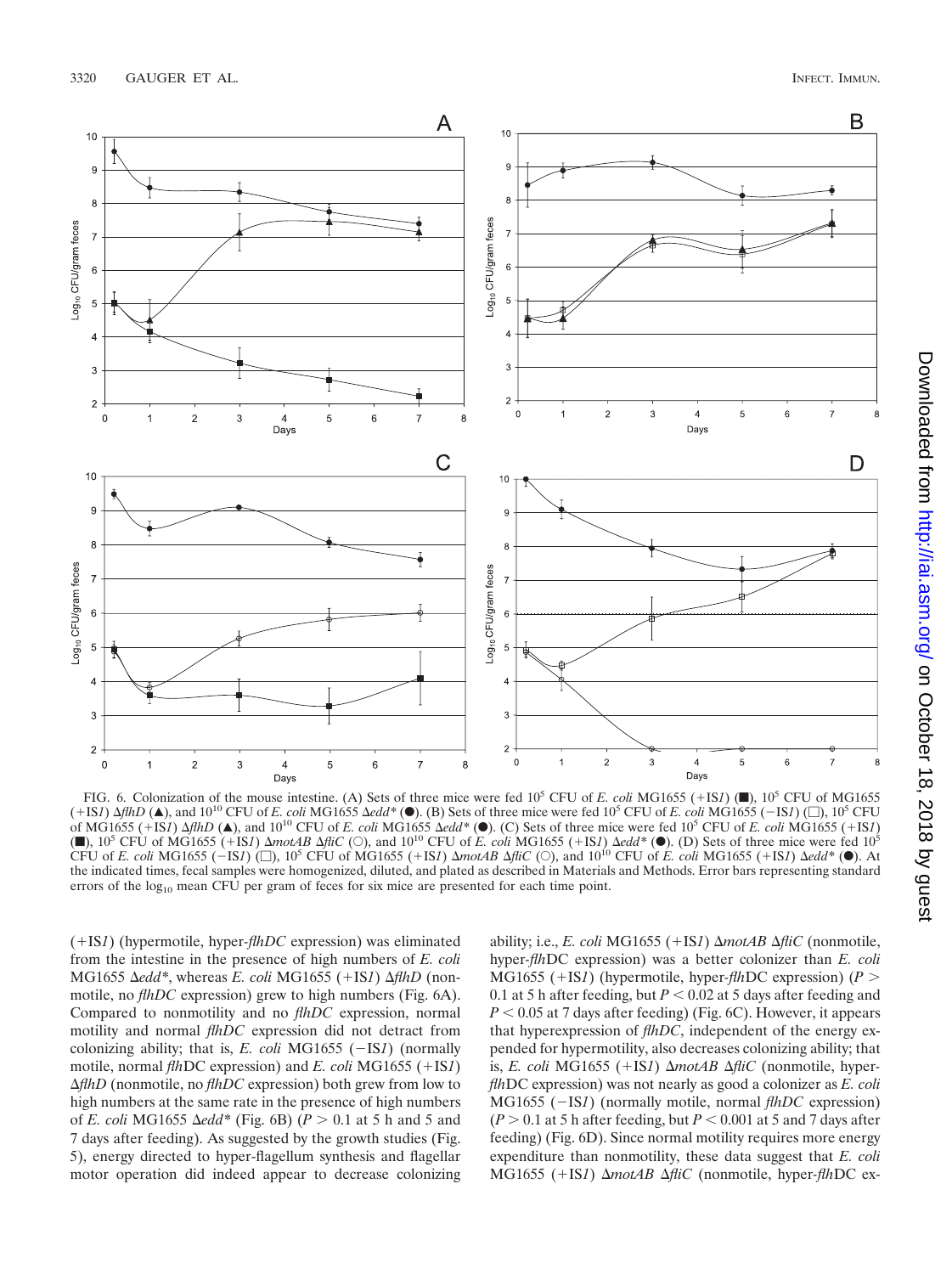TABLE 1. Summary of strain genotypes, phenotypes, and colonization abilities

| E. coli strain                                  | fthDC<br>expression <sup>a</sup> | Motility <sup>b</sup> | Intestine-colonizing<br>ability $c$ |
|-------------------------------------------------|----------------------------------|-----------------------|-------------------------------------|
| MG1655 $(+$ IS1) $\Delta f$ thD                 |                                  |                       | <b>Best</b>                         |
| $MG1655 (-ISI)$                                 |                                  |                       | <b>Best</b>                         |
| $MG1655 (+IS1)$<br>$\Delta$ motAB $\Delta$ fliC | $++$                             |                       | Next best                           |
| $MG1655 (+IS1)$                                 | $+ +$                            | $_{++}$               | Worst                               |

 $a^a$  –, no *flhDC* expression; +, normal *flhDC* expression; ++, hyper-*flhDC* expression.

 $b -$ , nonmotile; +, normally motile; ++, hypermotile. *c* See Fig. 6.

pression) is a worse colonizer than *E. coli* MG1655 ( $-ISI$ ) (normally motile, normal *flhDC* expression) because of regulatory effects of hyperexpression of *flhDC* unrelated to its effects on hyper-flagellum synthesis and rotation. Table 1 summarizes these results.

**Growth of** *E***.** *coli* **MG1655 in mouse small intestine mucus in vivo does not require motility.** Although *E. coli* MG1655 (IS*1*) (normally motile, normal *flhDC* expression) and *E. coli*  $MG1655$  (+IS*1*)  $\Delta f$ *hD* (nonmotile, no *flhDC* expression) appeared to be equally good colonizers (Fig. 6B), it was still possible that growth in a specific segment of the mouse intestine might require that *E. coli* MG1655 strains be motile. If so, that segment should be available to *E. coli* MG1655 ( $-ISI$ ) (normally motile, normal *flhDC* expression) but not to *E. coli* MG1655 (+IS*1*)  $\Delta f$ *hD* (nonmotile, no *flhDC* expression). *E. coli* MG1655 colonizes the mouse intestine by growing in intestinal mucus (24). Since both  $E$ . *coli* MG1655 ( $-ISI$ ) and  $E$ . *coli* MG1655 (+IS*1*)  $\Delta f$ *hD* appear in equal numbers in feces, it would be expected that they would appear in equal numbers in cecal mucus. The question was whether *E. coli* MG1655  $(-ISI)$  and *E. coli* MG1655 (+IS*1*)  $\Delta f$ *hD* appear in equal numbers in small intestine mucus, which harbors far fewer total *E. coli* MG1655 cells than cecal mucus. Therefore, at day 16 after feeding of high numbers of *E. coli* MG1655 *edd*\* cells and low numbers of  $E$ . *coli* MG1655 ( $-IS1$ ) and  $E$ . *coli*  $MG1655$  (+IS*1*)  $\Delta f$ *hD* cells, cecal mucus and small intestine mucus, exclusive of the ileum, which mimics cecal mucus, were isolated from the mice and plated to determine the amounts of *E. coli* MG1655 ( $-IS1$ ) and *E. coli* MG1655 ( $+IS1$ )  $\Delta f$ *hD.* As expected, the amounts of the two strains in cecal mucus were 20- to 30-fold higher than the amounts in the mucus isolated from the entire small intestine (Table 2); however, *E. coli*  $MG1655$  ( $-ISI$ ) and *E. coli* MG1655 ( $+ISI$ )  $\Delta f$ *lhD* were found in equal numbers in cecal mucus and in equal numbers in small intestine mucus (Table 2). It should be noted that all 50 *E. coli*  $MG1655$  ( $-ISI$ ) colonies isolated from the cecal mucus of each mouse and tested for motility and all 50 *E. coli* MG1655  $(-ISI)$  colonies isolated from the small intestine mucus of each mouse and tested for motility were motile. These data suggest that although *E. coli* MG1655 ( $-IS1$ ) (normally motile, normal *flhDC* expression) and *E. coli* MG1655 (+IS*1*)  $\Delta f$ *lhD* (nonmotile, no *flhDC* expression) grow to higher numbers in cecal mucus, they grow equally well relative to one another both in small intestine mucus and in cecal mucus in vivo. It therefore does not appear that growth in small intestinal mucus in vivo requires motility.

TABLE 2. *E. coli* MG1655  $(-ISI)$  and *E. coli* MG1655  $\Delta f$ *lhDC* in mouse cecal mucus and small intestine mucus

| Location                                      | $Log_{10}$ CFU <sup>a</sup>                           |                                                       |  |
|-----------------------------------------------|-------------------------------------------------------|-------------------------------------------------------|--|
|                                               | E. coli MG1655<br>$(-ISI)$                            | E. coli MG1655<br>$\Delta f$ thDC                     |  |
| Small intestine mucus<br>Cecal mucus<br>Feces | $3.93 \pm 0.26$<br>$5.24 \pm 0.39$<br>$6.97 \pm 0.27$ | $3.60 \pm 0.59$<br>$5.16 \pm 0.24$<br>$7.18 \pm 0.18$ |  |

<sup>*a*</sup> The values are  $log_{10}$  means  $\pm$  standard errors of the means for three mice. Mucus preparations were isolated on day 16 after feeding. The CFU values for the small intestine and cecal mucus are corrected for the entire volume of each mucus preparation. The fecal values are the CFU/gram of feces at 15 days after feeding.

#### **DISCUSSION**

A large and growing body of evidence indicates that commensal *E. coli* strains grow in the intestine largely on nutrients acquired from cecal mucus and that growth is inhibited in cecal contents (18, 24, 28, 38, 39, 43). The cecal mucus layer of the mouse intestine appears to turn over about every 2 h (33) and is continuously being degraded by the indigenous microflora. The degraded cecal mucus is shed into the cecal contents and ultimately is compacted in feces. If commensal *E. coli* strains do not attach to underlying intestinal epithelial cells (24, 29) and growth takes place predominantly in the mucus layer, it seems reasonable that to maintain a stable population in the intestine, the bacterial growth rate must keep pace with the turnover rate of the mucus layer. In addition, it is becoming increasingly clear that in the face of competition from a complex microflora, *E. coli* MG1655 simultaneously uses several, presumably limiting, sugars for growth in mouse cecal mucus, including L-fucose, D-gluconate, *N*-acetylglucosamine, and sialic acid (5). As a consequence, any slight advantage that an *E. coli* MG1655 mutant might have in utilizing these nutrients to attain even a small increase in the growth rate would be magnified into predominance of the mutant over the wild type in the intestine over time.

In a previous study, it was shown that *E. coli* MG1655  $(+1S<sub>I</sub>)$   $\Delta f$ *hDC* mutants were selected by the mouse intestine (17). These mutants were better intestinal colonizers than their parent and grew better in vitro in cecal mucus and in vitro on a variety of sugars normally found in cecal mucus (17). The *E. coli* MG1655 (+IS*1*)  $\Delta f$ *hDC* mutants were generated with deletions immediately downstream of the IS*1* element that is present in the regulatory region of the *flhDC* promoter of *E. coli* MG1655 ( $+$ IS*1*). The data presented here show that although less than 1 in 6,300 of the cells in LB are *E. coli* MG1655  $\Delta f$ *hDC* mutants (i.e., < 0.016%), almost 50% of the colonies present in feces at 3 days after feeding and about 90% of the colonies by day 15 days after feeding are *flhDC* mutants (Fig. 3) There appear to be two components that contribute to this strong selection. First, *E. coli* MG1655  $(+$ IS*1*) is hypermotile, and the energy involved in making and rotating its flagella appears to decrease both its growth rate and its colonizing ability; i.e., *E. coli* MG1655 (+IS*1*)  $\Delta$ motAB  $\Delta$ fliC (nonmotile, hyper*-flhDC* expression) grows faster than *E. coli* MG1655 (+IS*1*) (hypermotile, hyper-*flhDC* expression) on the mixture of 10 sugars in vitro (Fig. 5) and is the better colonizer (Fig. 6C), yet the only difference between the two strains is that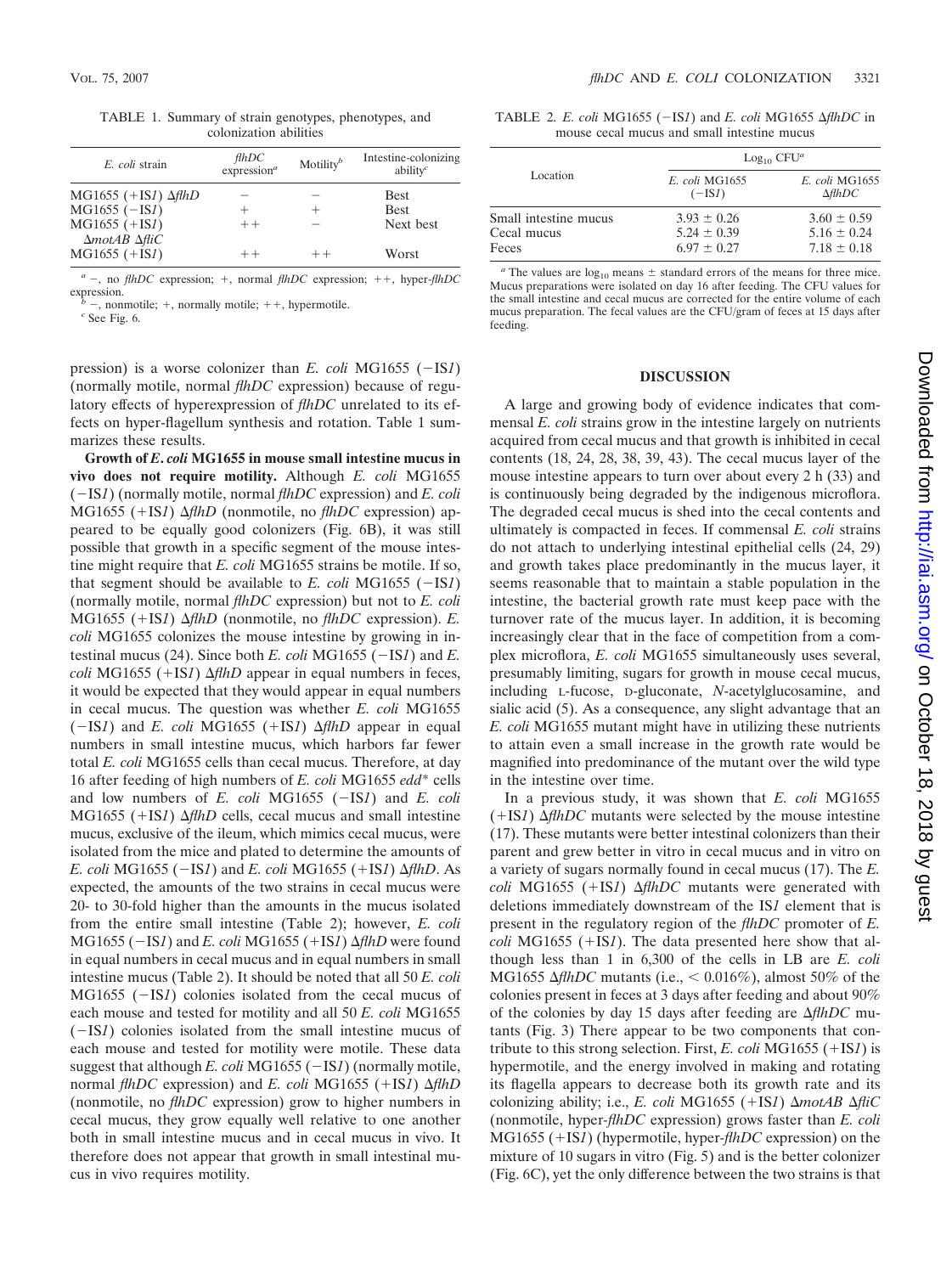*E. coli* MG1655 (+IS*1*)  $\Delta$ *motAB*  $\Delta$ *fliC* is unable to make flagella and rotate the flagellar motor. Second, it appears that hyperexpression of the FlhD<sub>4</sub>C<sub>2</sub> complex in *E. coli* MG1655  $(+ISI)$  may result in negative regulation of one or more as-yet-unidentified genes that contribute to maximum colonizing ability. This is suggested by the fact that although *E. coli* MG1655 (+IS*1*) Δ*motAB* Δ*fliC* (nonmotile, hyper-*flhDC* expression), *E. coli* MG1655 (-IS1) (normally motile, normal *flh*DC expression), and *E. coli* MG1655 (+IS*1*)  $\Delta f$ *hD* (nonmotile, no *flhDC* expression) grow at the same rate on the 10-sugar mixture in vitro (Fig. 5),  $E$ . *coli* MG1655 ( $-ISI$ ) (normally motile, normal *flh*DC expression) and *E. coli* MG1655 (+IS*1*) Δ*flhD* (nonmotile, no *flhDC* expression) are better colonizers than *E. coli* MG1655 (+IS*1*)  $\Delta$ *motAB*  $\Delta$ *fliC* (nonmotile, hyper*-flh*DC expression) (Table 1 and Fig. 6).

*E. coli* MG1655  $(-ISI)$  is as good an intestinal colonizer as *E. coli* MG1655 (+IS*1*)  $\Delta f$ *hD*, yet it makes the FlhD<sub>4</sub>C<sub>2</sub> complex and is motile; however, it is about fourfold less motile than *E. coli* MG1655 (+IS*1*) because it presumably makes less  $FlhD_4C_2$  complex. The fact that it makes less  $FlhD_4C_2$  complex may account for its better colonizing ability relative to that of *E. coli* MG1655 (+IS*1*); i.e., the concentration of the FlhD<sub>4</sub>C<sub>2</sub> complex in *E. coli* MG1655 ( $-IS1$ ) may not be high enough to either repress expression of genes unrelated to motility that are important for maximum colonization or to hyperexpress motility genes. If this is true, then normal motility would not be detrimental to colonization and *E. coli* MG1655 ( $-IS1$ ) might be motile in the intestine. Alternatively, it is possible that the high osmolarity in the intestine shuts off expression of the *E. coli* MG1655 ( $-ISI$ ) *flhDC* operon, as it appears to do on motility agar plates containing high concentrations of NaCl (Fig. 4). If this is true, *E. coli* MG1655 (+IS*1*)  $\Delta f$ *hD* and *E. coli*  $MG1655$  ( $-IS1$ ) would be functionally equivalent in the intestine (i.e., no *flhDC* expression and no motility).

At the present time, we do not know the identity of the gene(s) that appears to be repressed by the  $FlhD_4C_2$  regulatory complex in *E. coli* MG1655 (+IS*1*) in the intestine. However, in preliminary experiments, when  $E$ . *coli* MG1655 ( $+$ IS*1*) (hypermotile, hyper-*flhDC* expression) and *E. coli* MG1655 (IS*1*) *flhD* (nonmotile, no *flhDC* expression) were grown in cecal mucus in vitro and the gene expression patterns were compared, it was found that several genes encoding catabolic enzymes for sugars not present in the 10-sugar mixture were upregulated at least twofold in *E. coli* MG1655 (+IS*1*)  $\Delta f$ *hD*. These genes were *lacZ* (lactose), *garD* (galactarate), *gudX* (glucarate [putative]), and *garR* (glucarate and galactarate). Indeed, it will be of great interest to examine the roles of lactose, glucarate, and galactarate catabolism in colonization of the mouse intestine by *E. coli* MG1655 (-IS*1*) and *E. coli* MG1655  $(+ISI)$   $\Delta f$ *hDC* mutants.

While we have shown that the mouse small intestine does not appear to be a distinct intestinal segment in which motility is required, in mice fed *E. coli* MG1655 ( $+$ IS*1*) 10 to 20% of the cells remained motile between days 9 and 15 after feeding (Fig. 3). It therefore appears that motility may be favored in a small niche that is present in the mouse intestine. One possibility for the site of this niche is the part of the intestinal mucus layer that is closest to the epithelium; i.e., it may be that motility is required for strains of *E. coli* MG1655 to reach and remain at that site. In addition, the mucosal tissues are oxygen

rich, and it is well known that oxygen diffuses into the intestine at appreciable levels (13, 19). It is therefore likely that *E. coli* MG1655 (+IS*1*) encounters a higher oxygen tension close to the epithelium than at the luminal surface. Since a major source of nutrients in the intestine could be derived from exfoliated lysed epithelial cells, it is also possible that *E. coli* MG1655 (+IS*1*) encounters a higher concentration of nutrients closer to the epithelium than at the luminal surface. Nutrient stress has been reported to increase the frequency of transposition mediated by insertion elements (42). Therefore, since the environment close to the epithelium may more closely approximate the favorable growth conditions in LB, it may be that *flhDC* deletions do not occur at an appreciable rate close to the surface of the epithelium or that *flhDC* deletion mutants are not successful in that niche because they are not motile.

In contrast to the situation in *E. coli* MG1655, it appears that motility and chemotaxis do play a major role in salmonellae penetrating the mucus layer in the ileum (35, 45). Moreover, it appears that motility and/or chemotaxis is required for *Campylobacter jejuni* colonization of the suckling mouse intestine (40), for *Helicobacter pylori* colonization of both the mouse and gnotobiotic piglet stomachs (10), and for rapid penetration of rabbit ileal mucus by *Vibrio cholerae* (11) However, it is becoming clear that in some instances, motility is important at some but not all stages of the life cycle of a pathogen and that flagella can sometimes be important for adhesion to mucosal surfaces rather than for motility (12). Nevertheless, it should be noted that in the strain collection of the Statenserum Institut in Copenhagen, Denmark, 370 of 1,000 enteropathogenic *E. coli* strains are nonmotile (37%), 125 of 520 enterotoxigenic *E. coli* strains are nonmotile (24%), 45 of 135 enteroinvasive *E. coli* strains are nonmotile (33%), and 548 of 1,890 enterohemorrhagic strains are nonmotile (29%) (Karen A. Krogfelt, personal communication).

It should also be noted that selection of *E. coli* MG1655 *flhDC* deletion mutants in the mouse intestine is not the only instance in which mutation within the *flhDC* operon has been reported to occur in nature or to be advantageous. For example, *E. coli* O157:H<sup>-</sup> nonmotile strains, found in up to 40% of human hemolytic-uremic syndrome cases in Germany, have recently been shown to contain a 12-bp deletion in *flhC* (26). In addition, an *flhD* mutant of *Salmonella enterica* serovar Typhimurium was more virulent than its parent in C57BL/6J mice and appeared to grow more rapidly than its wild-type parent in the spleen and in mouse macrophages in tissue culture (36). Moreover, deletion of the *Yersinia enterocolitica flhDC* operon has been reported to upregulate the *yop* (*Yersinia* outer protein) regulon (4, 14). Lastly, it appears that a major reason that *Shigella* strains are nonmotile is damage in the *flhDC* operon caused by either insertions or deletions associated with insertion elements that have occurred during niche adaptation (41).

In summary, the data presented here underscore the complexity of the role of the *flhDC* operon and motility in *E. coli* MG1655 colonization of the mouse intestine. It appears that while motility is not necessary for colonization, there is an as-yet-undefined intestinal niche in which 10 to 20% of *E. coli* MG1655  $(+ISI)$  cells reside and in which motility is an advantage. Identifying where that niche is may shed light on why motility is important for its occupation by *E. coli*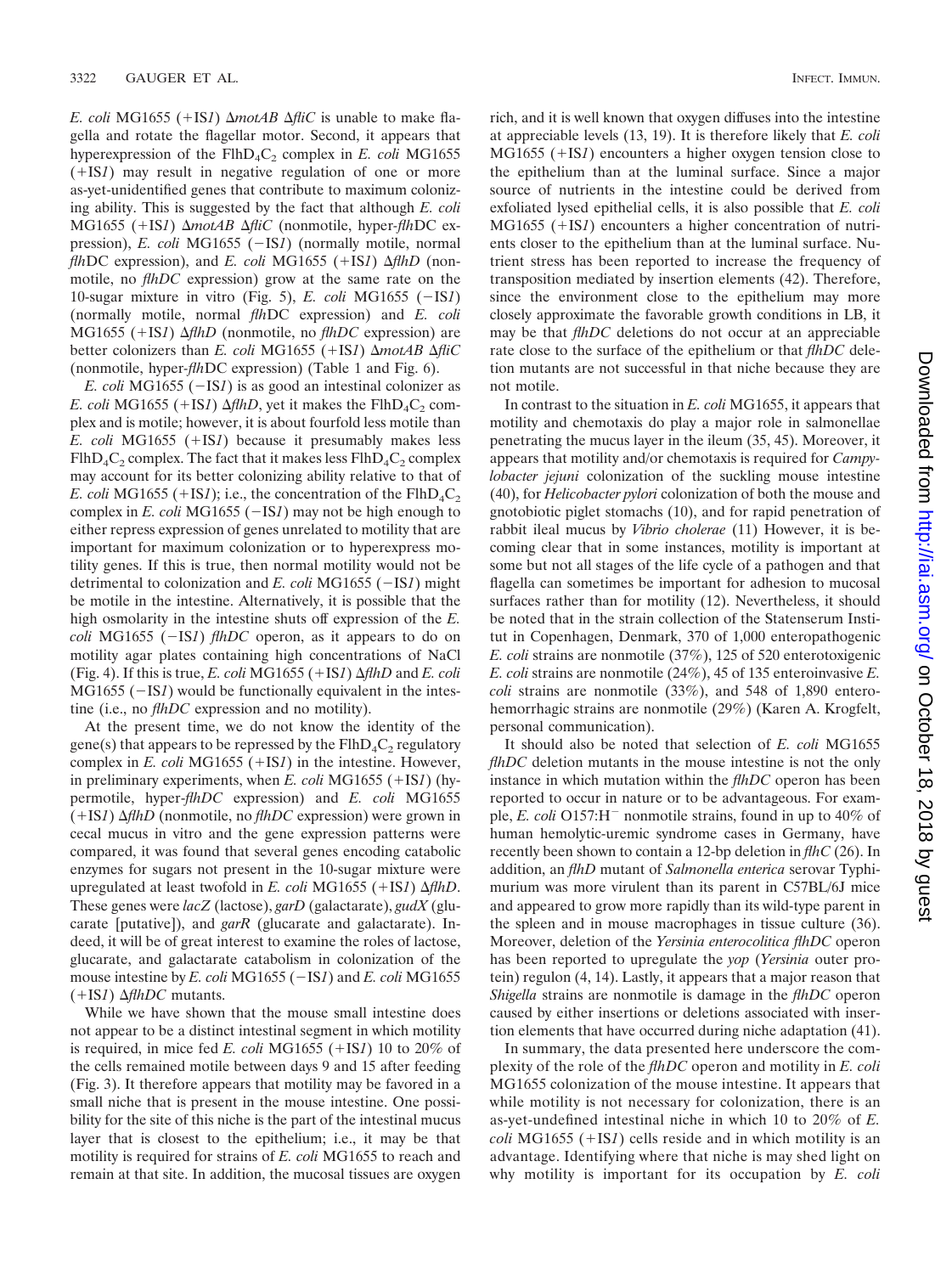$MG1655$  ( $+IS1$ ) and whether occupation of the niche might also be important for pathogens. The *E. coli* MG1655  $(+1S1)$  *flhDC* deletion mutants that are selected by the intestine appear to be selected for two reasons. First, genes unrelated to motility that are either directly or indirectly repressed by  $FlhD_4C_2$  but can contribute to maximum colonizing ability are released from repression. Second, energy normally used to hyperexpress and rotate flagella is redirected to growth.

#### **ACKNOWLEDGMENTS**

This research was supported by Public Health Service grant AI 48945 to T.C. and P.S.C. E.J.G. and R.M.-L. were supported by a USDA Strengthening Research grant (Environmental Biotechnology at URI) to P.S.C.

#### **REFERENCES**

- 1. **Banwell, J. G., S. L. Gorbach, N. F. Pierce, R. Mitra, and A. Mondal.** 1971. Acute undifferentiated human diarrhea in the tropics. II. Alterations in intestinal fluid and electrolyte movements. J. Clin. Investig. **50:**890–900.
- 2. Barker, C. S., B. M. Prüß, and P. Matsumura. 2004. Increased motility of *Escherichia coli* by insertion sequence element integration into the regulatory region of the *flhD* operon. J. Bacteriol. **186:**7529–7537.
- 3. **Blattner, F. R., G. Plunkett III, C. A. Bloch, N. T. Perna, V. Burland, M. Riley, J. Collado-Vides, J. D. Glasner, C. K. Rode, G. F. Mayhew, J. Gregor, N. W. Davis, H. A. Kirkpatrick, M. A. Goeden, D. J. Rose, B. Mau, and Y. Shao.** 1997. The complete genome sequence of *Escherichia coli* K-12. Science **277:**1453–1474.
- 4. Bleves, S., M. Marie-Noëlle, G. Detry, and G. R. Cornelis. 2002. Up-regulation of the *Yersinia enterocolitica yop* regulon by deletion of the flagellum master operon *flhDC*. J. Bacteriol. **184:**3214–3223.
- 5. **Chang, D. E., D. J. Smalley, D. L. Tucker, M. P. Leatham, W. E. Norris, S. J. Stevenson, A. B. Anderson, J. E. Grissom, D. C. Laux, P. S. Cohen, and T. Conway.** 2004. Carbon nutrition of *Escherichia coli* in the mouse intestine. Proc. Natl. Acad. Sci. USA **101:**7427–7432.
- 6. **Cohen, P. S., and D. C. Laux.** 1995. Bacterial adhesion to and penetration of intestinal mucus *in vitro*. Methods Enzymol. **253:**309–315.
- 7. **Conway, K. A. Krogfelt, and P. S. Cohen.** 29 December 2004, posting date. The life of commensal *Escherichia coli* in the mammalian intestine. *In* R. Curtiss III, et al. (ed.), EcoSal*—Escherichia coli* and *Salmonella*: cellular and molecular biology. ASM Press, Washington, DC. http://www.ecosal.org.
- 8. **Datsenko, K. A., and B. L. Wanner.** 2000. One-step inactivation of chromosomal genes in *Escherichia coli* K-12 using PCR products. Proc. Natl. Acad. Sci. USA **97:**6640–6645.
- 9. **Egger, L. A., H. Park, and M. Inouye.** 1997. Signal transduction via the histidyl-aspartyl phosphorelay. Genes Cells **2:**167–184.
- 10. **Foynes, S., N. Dorrell, S. J. Ward, R. A. Stabler, A. A. McColm, A. N. Rycroft, and B. W. Wren.** 2000. *Helicobacter pylori* possesses two CheY response regulators and a histidine kinase sensor, CheA, which are essential for chemotaxis and colonization of the gastric mucosa. Infect. Immun. **68:**2016– 2023.
- 11. **Freter, R., P. C. O'Brien, and M. S. Macsai.** 1981. Role of chemotaxis in the association of motile bacteria with intestinal mucosa: in vivo studies. Infect. Immun. **34:**234–240.
- 12. **Giro´n, J. A.** 2005. Role of flagella in mucosal colonization, p. 213–235. *In* J. P. Nataro, P. S. Cohen, H. L. T. Mobley, and J. N. Weiser (ed.), Colonization of mucosal surfaces. American Society for Microbiology Press, Washington, DC.
- 13. **He, G., R. A. Shankar, M. Chzhan, A. Samouilov, P. Kuppusamy, and J. L. Zweier.** 1999. Noninvasive measurement of anatomic structure and intraluminal oxygenation in the gastrointestinal tract of living mice with spatial and spectral EPR imaging. Proc. Natl. Acad. Sci. USA **96:**4586–4591.
- 14. **Horne, S. M., and B. M. Pru¨ß.** 2006. Global gene regulation in *Yersinia enterocolitica*: effect of FliA on the expression levels of flagellar and plasmidencoded virulence genes. Arch. Microbiol. **185:**115–126.
- 15. **Hoskins, L.** 1984. Mucin degradation by enteric bacteria: ecological aspects and implications for bacterial attachment to gut mucosa, p. 51–65. *In* E. C. Boedecker (ed.), Attachment of organisms to the gut mucosa, vol. II. CRC Press, Inc., Boca Raton, FL.
- 16. **Laux, D. C., P. S. Cohen, and T. Conway.** 2005. Role of the mucus layer in bacterial colonization of the intestine, p. 199–212. *In* J. P. Nataro, P. S. Cohen, H. L. T. Mobley, and J. N. Weiser (ed.), Colonization of mucosal surfaces. American Society for Microbiology Press, Washington, DC.
- 17. **Leatham, M. P., S. J. Stevenson, E. J. Gauger, K. A. Krogfelt, J. J. Lins, T. L. Haddock, S. M. Autieri, T. Conway, and P. S. Cohen.** 2005. The mouse

intestine selects nonmotile *flhDC* mutants of *Escherichia coli* MG1655 with increased colonizing ability and better utilization of carbon sources. Infect. Immun. **73:**8039–8049.

- 18. **Licht, T. R., T. Tolker-Nielsen, K. Holmstrøm, K. A. Krogfelt, and S. Molin.** 1999. Inhibition of *Escherichia coli* precursor 16S rRNA processing by mouse intestinal contents. Environ. Microbiol. **1:**23–32.
- 19. Liévin-Le Moal, V., and A. L. Servin. 2006. The front line of enteric host defense against unwelcome intrusion of harmful microorganisms: mucins, antimicrobial peptides, and microbiota. Clin. Microbiol. Rev. **19:**315–337.
- 20. **Liu, X., and P. Matsumura.** 1994. The FlhD/FlhC complex, a transcriptional activator of the *Escherichia coli* flagellar class II operons. J. Bacteriol. **176:** 7345–7351.
- 21. **Macnab, R. M.** 1996. Flagella and motility, p. 123–145. *In* F. C. Neidhardt, R. Curtiss III, J. L. Ingraham, E. C. C. Lin, K. B. Low, B. Magasanik, W. S. Reznikoff, M. Riley, M. Schaechter, and H. E. Umbarger (ed.), *Escherichia coli* and *Salmonella*: cellular and molecular biology, 2nd ed., vol. 1. American Society for Microbiology Press, Washington, DC.
- 22. **Miller, C. P., and M. Bohnhoff.** 1963. Changes in the mouse's enteric microflora associated with enhanced susceptibility to *Salmonella* infection following streptomycin-treatment. J. Infect. Dis. **113:**59–66.
- 23. **Miller, J. H.** 1972. Experiments in molecular genetics. Cold Spring Harbor Laboratory, Cold Spring Harbor, NY.
- 24. **Miranda, R. L., T. Conway, M. P. Leatham, D. E. Chang, W. E. Norris, J. H. Allen, S. J. Stevenson, D. C. Laux, and P. S. Cohen.** 2004. Glycolytic and gluconeogenic growth of *Escherichia coli* O157:H7 (EDL933) and *E. coli* K-12 (MG1655) in the mouse intestine. Infect. Immun. **72:**1666–1676.
- 25. **Møller, A. K., M. P. Leatham, T. Conway, P. J. M. Nuijten, L. A. M. de Haan, K. A. Krogfelt, and P. S. Cohen.** 2003. An *Escherichia coli* MG1655 lipopolysaccharide deep-rough core mutant grows and survives in mouse cecal mucus but fails to colonize the mouse large intestine. Infect. Immun. **71:** 2142–2152.
- 26. **Monday, S. R., S. A. Minnich, and P. C. Feng.** 2004. A 12-base-pair deletion in the flagellar master control gene *flhC* causes nonmotility of the pathogenic German sorbitol-fermenting *Escherichia coli* O157:H<sup>-</sup> strains. J. Bacteriol. **186:**2319–2327.
- 27. **Neutra, M. R.** 1984. The mechanism of intestinal mucous secretion, p. 33–41. *In* E. C. Boedecker (ed.), Attachment of organisms to the gut mucosa, vol. II. CRC Press, Inc., Boca Raton, FL.
- 28. **Newman, J. V., R. Kolter, D. C. Laux, and P. S. Cohen.** 1994. The role of *leu*X in *Escherichia coli* colonization of the streptomycin-treated mouse large intestine. Microb. Pathog. **17:**301–311.
- 29. **Poulsen, L. K., F. Lan, C. S. Kristensen, P. Hobolth, S. Molin, and K. A. Krogfelt.** 1994. Spatial distribution of *Escherichia coli* in the mouse large intestine from rRNA in situ hybridization. Infect. Immun. **62:**5191–5194.
- 30. Prüß, B. M. 2000. FlhD, a transcriptional regulator in bacteria. Recent Res. Dev. Microbiol. **4:**31–42.
- 31. **Pru¨ß, B. M., J. W. Campbell, T. K. Van Dyk, C. Zhu, Y. Kogan, and P. Matsumura.** 2003. FlhD/FlhC is a regulator of anaerobic respiration and the Entner-Doudoroff pathway through induction of the methyl-accepting chemotaxis protein Aer. J. Bacteriol. **185:**534–543.
- 32. **Pru¨ß, B. M., X. Liu, W. Hendrickson, and P. Matsumura.** 2001. FlhD/FlhCregulated promoters analyzed by gene array and lacZ gene fusions. FEMS Microbiol. Lett. **197:**91–97.
- 33. **Rang, C. U., T. R. Licht, T. Midtvedt, P. L. Conway, L. Chao, K. A. Krogfelt, P. S. Cohen, and S. Molin.** 1999. Estimation of growth rates of *Escherichia coli* BJ4 in streptomycin-treated and previously germfree mice by in situ rRNA hybridization. Clin. Diagn. Lab. Immunol. **6:**434–436.
- 34. **Revel, H. R.** 1967. Restriction and nonglucosylated T-even bacteriophage: properties of permissive mutants of *Escherichia coli* B and K12. Virology **31:**688–701.
- 35. **Robertson, J. M., G. Grant, E. Allen-Bercoe, M. J. Woodward, A. Pusztai, and H. J. Flint.** 2000. Adhesion of *Salmonella enterica* var. Enteritidis strains lacking fimbriae and flagella to rat ileal explants cultured at the air interface or submerged in tissue culture medium. J. Med. Microbiol. **49:**691–696.
- 36. **Schmitt, C. K. J. S. Ikeda, S. C. Darnell, P. R. Watson, J. Bispham, T. S. Wallis, D. L. Weinstein, E. S. Metcalf, and A. D. O'Brien.** 2001. Absence of all components of the flagellar export and synthesis machinery differentially alters virulence of *Salmonella enterica* serovar Typhimurium in models of typhoid fever, survival in macrophages, tissue culture invasiveness, and calf enterocolitis. Infect. Immun. **69:**5619–5625.
- 37. **Shin, S., and C. Park.** 1995. Modulation of flagellar expression in *Escherichia coli* by acetyl phosphate and the osmoregulator OmpR. J. Bacteriol. **177:** 4696–4702.
- 38. **Sweeney, N. J., P. Klemm, B. A. McCormick, E. Moller-Nielsen, M. Utley, M. A. Schembri, D. C. Laux, and P. S. Cohen.** 1996. The *Escherichia coli* K-12 *gntP* gene allows *E. coli* F-18 to occupy a distinct nutritional niche in the streptomycin-treated mouse large intestine. Infect. Immun. **64:** 3497–3503.
- 39. **Sweeney, N. J., D. C. Laux, and P. S. Cohen.** 1996. *Escherichia coli* F-18 and K-12 *eda* mutants do not colonize the streptomycin-treated mouse large intestine. Infect. Immun. **64:**3504–3511.